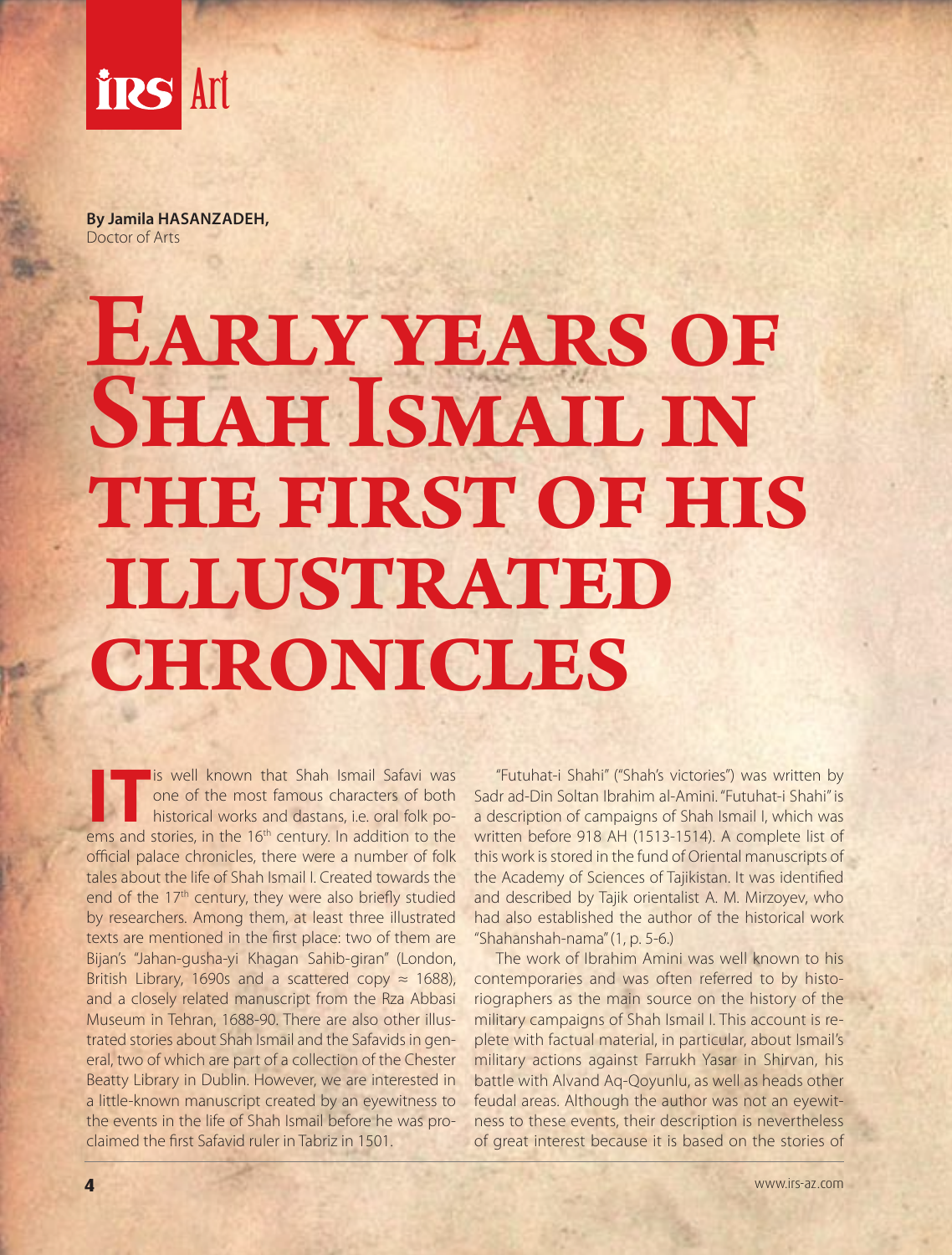eyewitnesses and participants in these campaigns, the Qizilbash military leaders who were Shah Ismail's closest associates.

There are very important aspects of this composition, which sets it apart from similar works. In order to acquaint Amini with information about the beginning of his career, the Shah introduced him to a number of old emirs who still retained the memory of his father, Sheikh Heidar. Thus, the events of the early years of Shah Ismail (before his conquest of Tabriz in 1501) are narrated exclusively from the point of view of these movement leaders. And this is extremely interesting. According to researchers, the formation of the Safavid state was not a spontaneous and uncontrollable phe-

## *Opening of the book with a miniature "Fortress siege"*

nomenon, an explosion of apocalyptic energy, but a deeply thought out and planned, carefully implemented campaign managed by wise old military leaders who kept the young shah under strict control.

Scientists were aware of the important role played by the emirs from young Ismail's surroundings. Roger Savory noted that the core of this group was primarily responsible for the success of this movement and guarded the young Shah in exile. They maintained a constant high degree of readiness. What is extremely important to us about "Futuhat" is that it gives us a broader perspective on the events in which they played a key role (5, p. 238).

Subsequent chroniclers had difficulty with this issue (the narrative episode) and did their best to downplay the veterans of Heidar in order to emphasize his role.

It has already been mentioned that before 1499, after spending several years in exile in the Caspian region in order to hide from the Aq-Qoyunlu clan's campaign against his family members, Ismail finally de-

> cided to leave Gilan in order to find access to the political arena. The time was right. Aq-Qoyunlu were in a state of internal strife, and Ismail decided to take advantage of this to return to his homeland.

In the spring, the leaders of the group decided to launch a campaign in anticipation of great deeds. The purpose of that step was by no means an exercise or physical training, but a demonstration of the leadership qualities of young Ismail to the entire Safavid society. According to Amini, during the hunt, Ismail's falcon always hit partridges and pheasants, hile his dogs obediently chased the onagers. Whilst the eagle pursued other animals like a shadow, Ismail's quick arrow, like a needle, deprived the animals of the light in their eyes, and "his merciless sword, longing for battle, rushed into the valley of death and left tigers and lions dead."

It is common knowledge that a hawk, a vulture and an eagle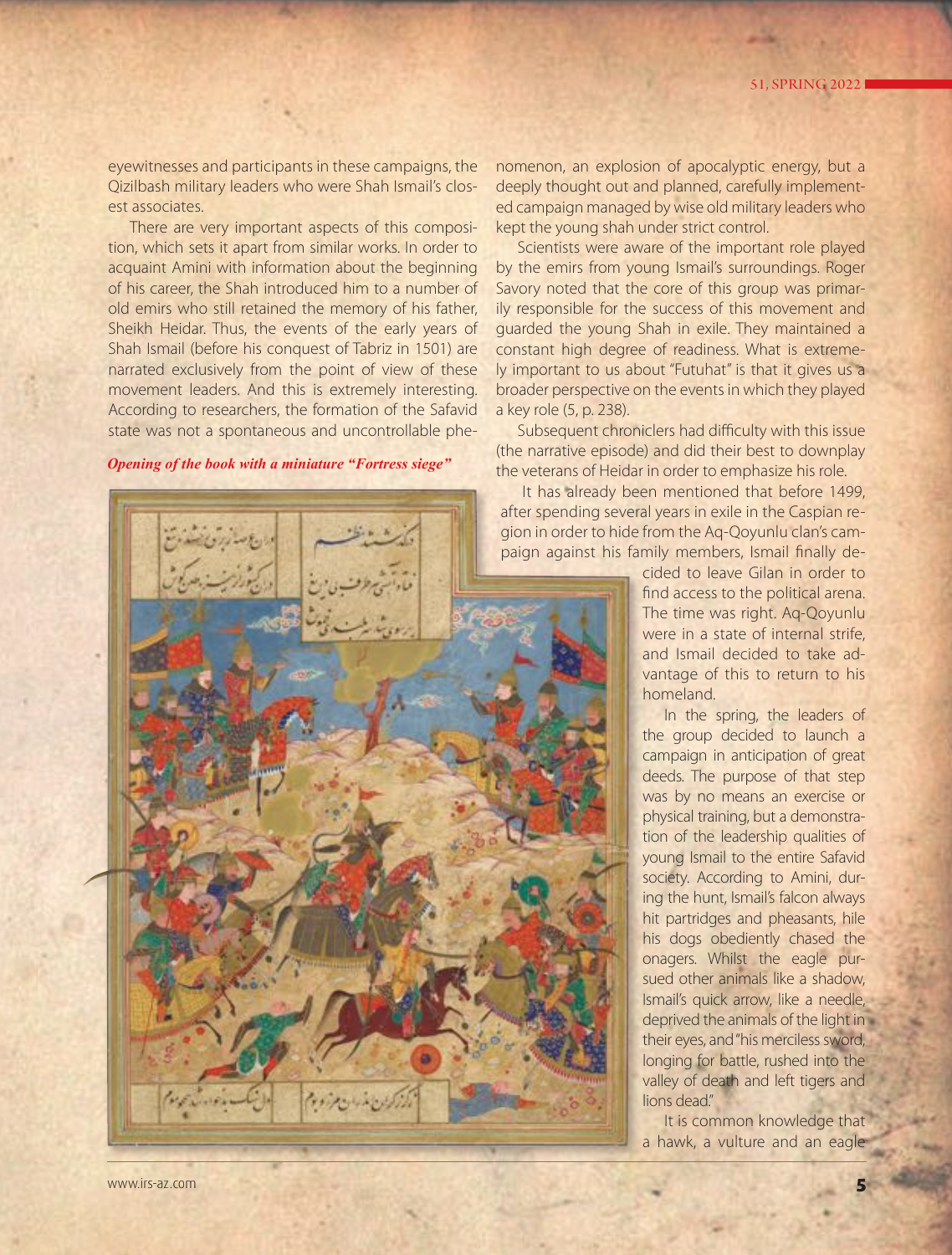

symbolize royal power, and by killing smaller birds, Ismail's hunting birds seem to increase his desire to defeat his opponents.

Meanwhile, rumors of Ismail's ascension spread more and more, and many poor people joined him. They are described as longtime loyal supporters who joined the ghazi, especially when they became convinced of its viability. His army had now turned into a fully mobile military camp, and it should not be confused with a wild nomadic tribe.

The advisers of his father, Sheikh Heidar, offered him to perform a symbolic heroic act. Ismail was informed that a ferocious bear lives on a nearby mountain and not a single traveler dares to set foot there. Ismail immediately orders to go hunting for the bear and personally gallops to meet him. As the animal emerges from the cave, Ismail shoots it twice and mortally wounds it. The victim, hit by the shots, drags his bleeding body back into the cave.

Ismail then announces that since their future cannot be rationally known, he will retire for the night to await

> the spirit of the undefiled. When the dawn breaks, Ismail emerges and appears before the emirs. The young shah coming out to the people emits a radiance like the sun, and the emirs prostrate before him. The chronicle indicates that this was followed by the siege and the miraculous conquest of Firuzkuh, which was the place where Ismail's father allegedly found his end, and the young shah certainly intended to

exact revenge.

In fact, as modern historians noted based on an analysis of other sources, this is far from real events. It is known that the Firuzkuh fortress is located not far from Tehran, that is, it is very far from the route of Ismail's first campaign (the Shirvan campaign). The theory



that Ismail's father died here also does not stand up to criticism, because all the chronicles indicate that Sheikh Heidar died and was buried during a campaign against Shirvan, but not near Tehran.

According to Futuhat, the Shirvan campaign *Miniature "Ismail kills a bear"* was thought out and prepared with great expec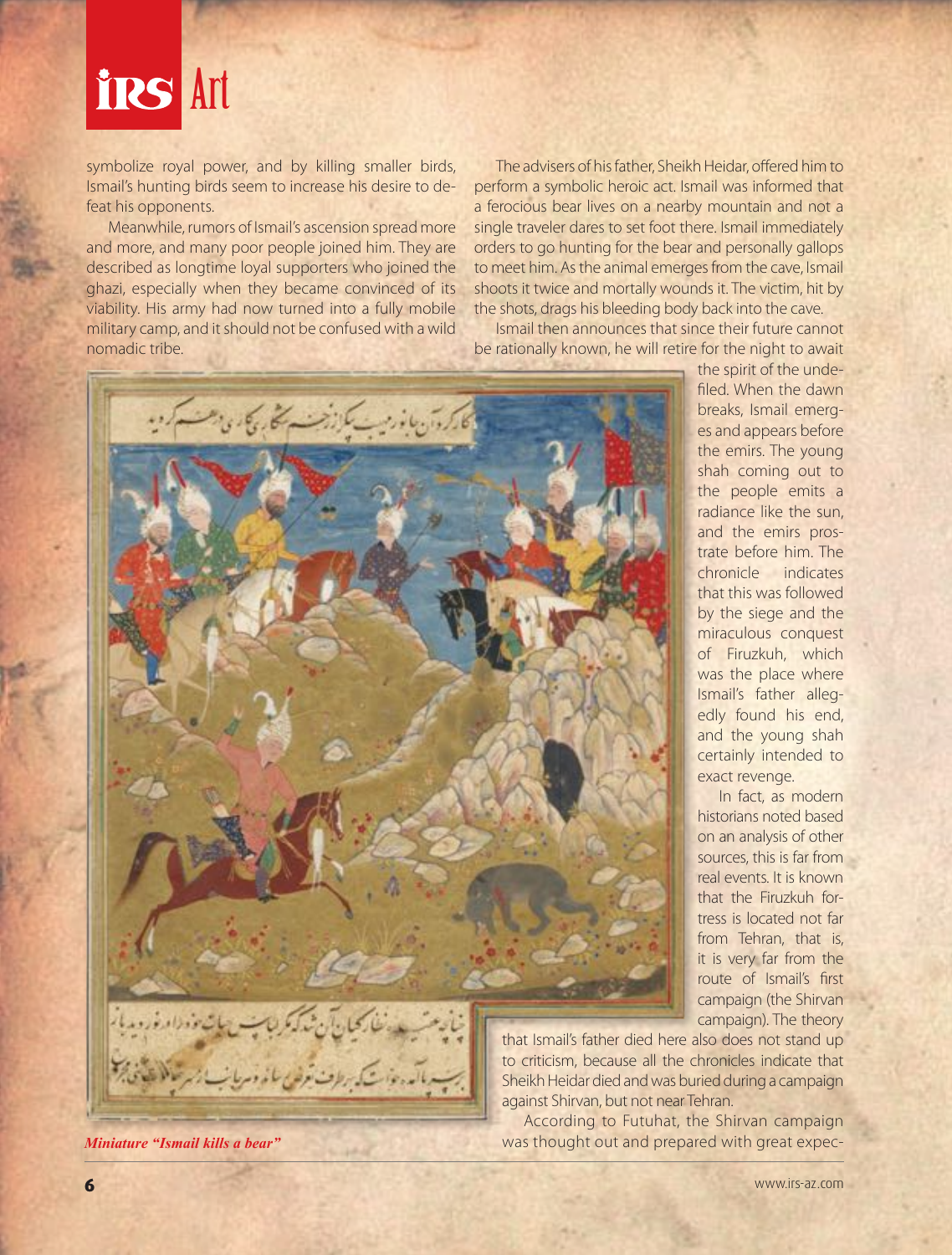tations for the future. They managed to seize money, enemy lands and, most importantly, a lot of weapons. Upon return, everything was divided among the people of Ismail, who were no longer unarmed. But as modern historians note, this part of the chronicle does not correspond to reality either, because it is well known that Ismail's troops in the Shirvan campaign were by no means unarmed. They surpassed the army of the Shirvanshah in both weapons and combat experience, and were only inferior in numbers. In addition, it is difficult to imagine that Ismail would have started a campaign with an unarmed army, would have stormed Baku and the Gulustan fortress and would have won a victory at Jabani without arms.

Amini's "Futuhat-i Shahi", mentioned above, is decorated with eight miniatures and many voids for illustration. The miniatures include those that were later used for folk tales such as, for example, "Ismail kills a bear", "The siege of Firuzkuh", "Ismail asks Imam Ali for advice and learns about a secret passage to the fortress", "Ismail's lion hunt", etc.

The vast majority of illustrations found in such historical chronicles describe such iconic themes as hunting, battles and sieges, throne scenes and palace festivities with seated rulers, and these scenes can be used for any historical date and in relation to any historical personality. The fundamental compositional

*Opening of the book with a miniature "Ismail's lion hunt"*

ويعتدل فالمنافس والمسترافية Simplify for the فالمنستنت التكسية والتعاد أنقدم نارت September **ANTICKETTE** Saturday Board  $100 - 100$ Victor Clin **Believille 1** The States Barbara Barbara  $55 - 43$ Kennedyk فتتشاهدها Blanchill **CONTROLLED**  $7.4666$ Textina Finally E. Pertament Tologic Stiger

Ismail persisted in his decision to march on Shamakhi. The first decisive victory was the start of a series of Shah's victories, i.e. Futuhat-i Shahi – as the name of the work suggests. This scene is a well-established pattern in the genre of battles, fights with cutting the enemy in two in the saddle, hunting, royal feasts, etc.

schemes are preserved. In particular, the army still moves from right to left, pushing the enemy back, while one of the riders always rushes forward in the saddle, lying on a horse. Finally, the banners, breaking through the upper frame, go beyond it at the top, and also flutter.

www.irs-az.com **7**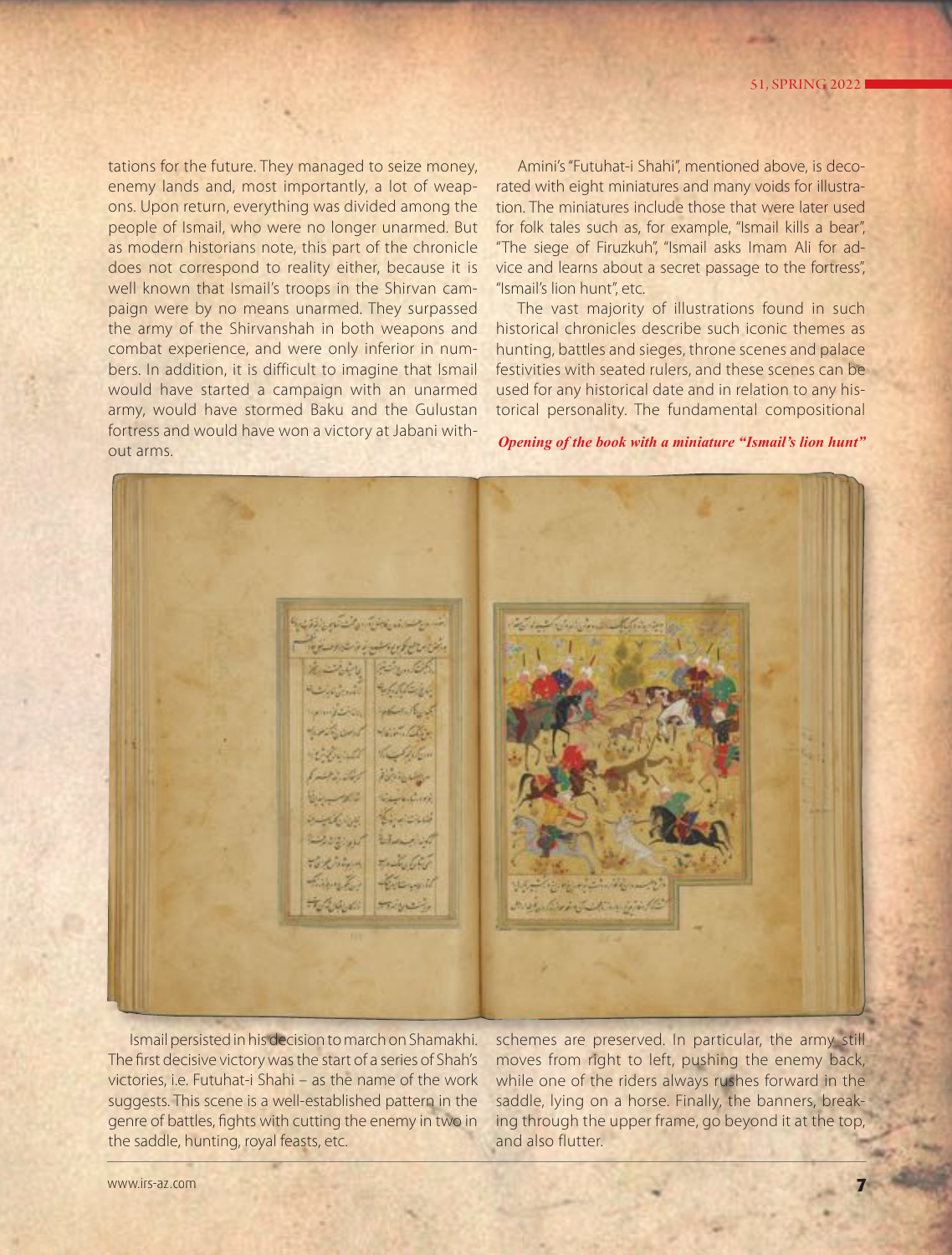

*Opening of the book with a miniature "Fortress siege"*

everyone retired for a few hours to rest with their vast



Remarkably, there were no other illustrated works during the reign of Shah Abbas the First, and this is despite his military successes and, undoubtedly, high reputation. It is also obvious that Abbas never achieved the status of an epic folk hero that Shah Ismail deserved in later times.

This having been said, in addition to a sober calcu-

lation, it is possible to observe Ismail's charismatic qualities of a leader in the distribution of wealth. After the end of the battle of Shamakhi, the young sheikh ordered to decorate the meadow. Then he sat down on the throne and looked at all the spoils of war collected in heaps. He looked contemptuously at all these treasures and generously bestowed them on the emirs and the highest military class according to their rank and merit in battle. The remainder was distributed among the common warriors, and at the end of the feast *Opening of the book with a miniature "Siege of Firuzkuh"*

army had seen such a huge treasure before, and yet Ismail rejected it and distributed it to the army.

Indeed, Ismail was the most generous commander for his soldiers and for the hungry poor during a period of political upheaval.

If we analyze the above text, we will see that this description of events does not correspond to the real course



to undertake a bigger task – the city of Tabriz, the capital of the weakened kingdom of Aq-Qoyunlu. Two emirs were entrusted with the task of besieging and capturing Baku.

The plan succeeded and the population of the city asked for mercy. It became known that Baku was keeping the royal treasury of the Shirvanshahs. The old emirs brought money to Ismail. According to Amini's account, no-one in the Safavid

possessions. By that time, the Safavid movement had turned into a strong and well-armed army, and this gave them the opportunity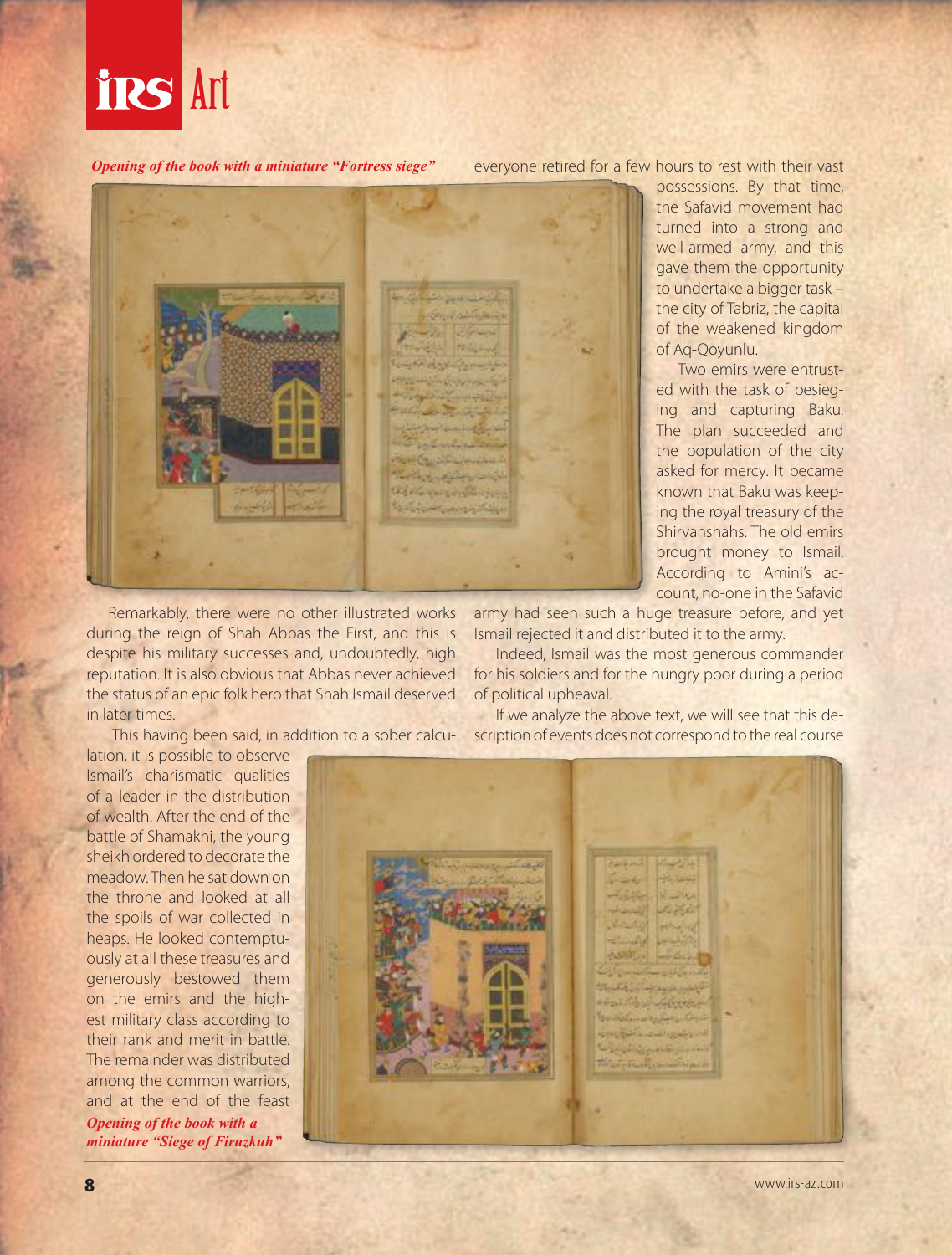of events either. Neither is it accurate from the standpoint of geographical location of objects and paths. According to this chronicle, only after the capture of Baku and the treasury of the Shirvanshahs did Ismail advance to the Gulustan fortress and defeat the Shirvanshah. In fact, after crossing the Kura, the path inevitably led to Shamakhi, then the fortress of Gulustan, and only then far to the east, to Baku. In addition, it is

hard to imagine that the Shirvanshah would sit and wait for the enemy to capture Baku and its treasury and then come for him personally. In addition, Ismail's campaign against Gulustan looks illogical: why did he need a mountain fortress if he had already taken the treasury? The real picture, which is reflected in dozens of manuscripts of the era, shows that Ismail caught the Shirvanshah by surprise and defeated him, captured Shamakhi but did not find the treasury there. He found out that the son of the Shirvanshah had gone to Baku and assumed that one part of the treasury was there and the other was in the traditional residence in the Gulustan fortress. Therefore, he struck at both Baku (sending the emirs and then approaching it himself) and the Gulustan fortress (he began the siege, then went to Baku, leaving part of the troops for the siege) at the same time.

Nevertheless, the inconsistency of the facts with the real chronology of events does not detract from the merits of the chronicle under consideration from the point of view of the study of miniatures.

Then Ismail went to conquer the Gulustan fortress.

And this was the time for the main standoff with the enemy. While Ismail was rapidly advancing towards Nakhchivan, Alvand slowly retreated to the south, towards the Sharur steppe. Then, according to Amini, Ismail ordered the commanders to fully arm themselves in anticipation of jihad, while putting on the Safavid crown. Then he came out of the tent, radiant like the morning sun, and mounted his horse. The numerous army of the enemy led the Safavid army into confusion and prompted Ismail to rush to the Aq-Qoyunlu army personally. This was his first direct participation in the battle.

This fact of the chronicle also does not correspond to the information of other chronicles, according to mod*Miniature "After the capture of Shamakhi"* 



ter indicate that Ismail

did not actually stand aside, but also participated in the battle with the Shirvanshah near Jabani and in the siege of Baku and Gulustan. In addition, it is known that Ismail did not "sit on a structure" (see below) in the battle against Alvand, but took part in it, which was, according to researchers, one of the reasons for the victories of the Safavid army. The direct participation of the leader in the battle increased moral readiness of his warriors for self-sacrifice and victory.

According to the chronicle, during the battle, Ismail sat on a small structure created for him, while great emirs began to load countless treasures stored in the Aq-Qoyunlu camp on camels. And again, Ismail generously left nothing for himself and distributed everything